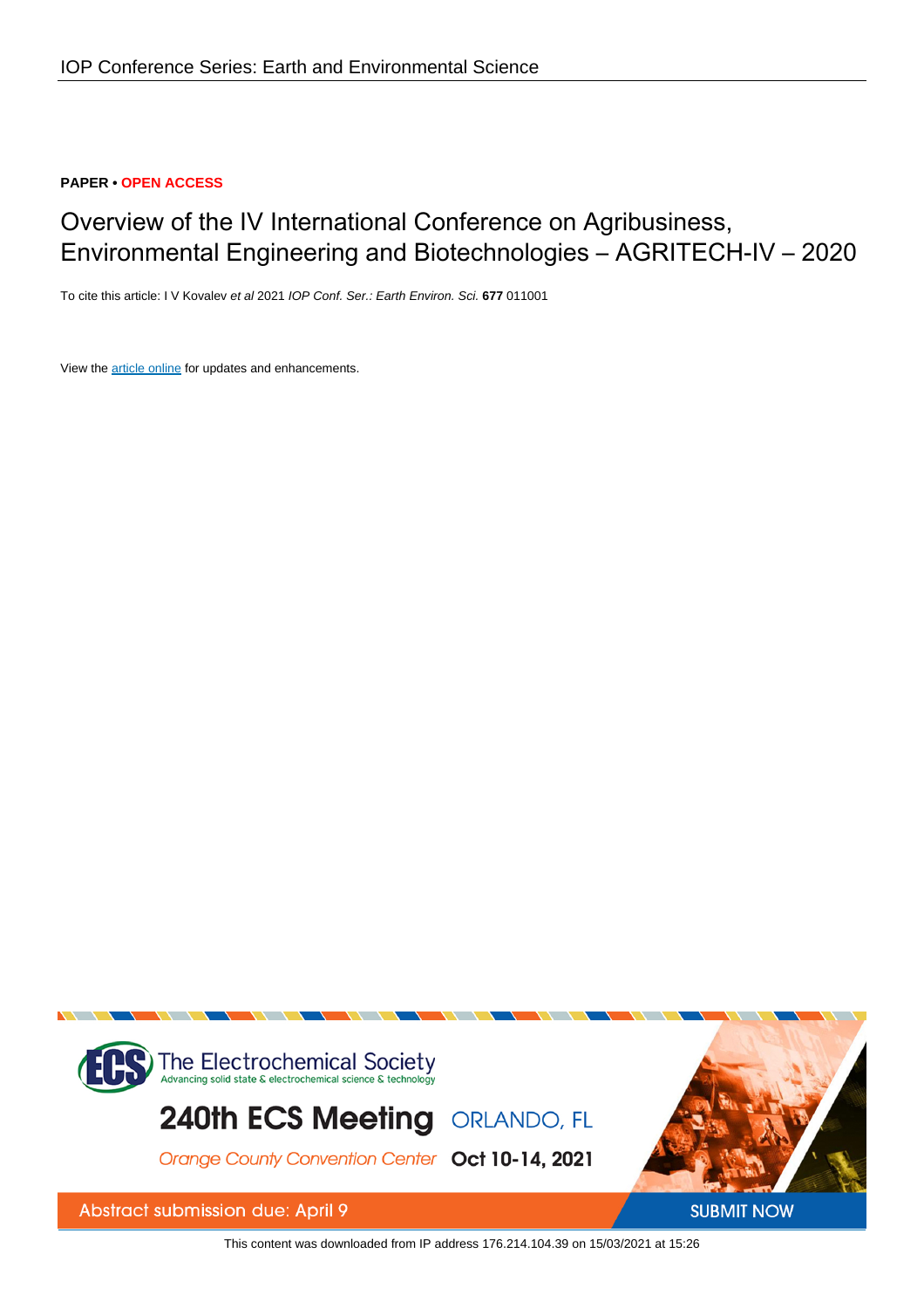IOP Publishing

# **Overview of the IV International Conference on Agribusiness, Environmental Engineering and Biotechnologies – AGRITECH-IV – 2020**

## **I**  $V$  Kovalev<sup>1,2,3</sup>, N I Pyzhikova<sup>2</sup>, A A Voroshilova<sup>1</sup> and Z E Shaporova<sup>2</sup>

<sup>1</sup> Krasnovarsk Science and Technology City Hall of the Russian Union of Scientific and Engineering Associations, Krasnoyarsk, Russia

<sup>2</sup>Krasnoyarsk State Agrarian University, Krasnoyarsk, Russia

<sup>3</sup> Siberian Federal University, Krasnoyarsk, Russia

E-mail: krasnio@bk.ru

**Abstract.** The overview describes the main directions and results of the International Conference "AGRITECH-IV-2020" held in Krasnoyarsk in November 18-20, 2020. It gives the details about the participants and the proceedings. The anchor partners of Krasnoyarsk Science and Technology City Hall were Krasnoyarsk State Agrarian University, Volgograd State Technical University and the Volga region research Institute of manufacture and processing of meat-and-milk production. A description of the main trends in modern agribusiness science as well as in the development of the agrarian university are given in the overview.

The Volume contains Proceedings of the IV International Conference on Agribusiness, Environmental Engineering and Biotechnologies – AGRITECH-IV-2020 which was held in Krasnoyarsk, Russian Federation in November 18-20, 2020.

The purpose of the Conference was to share the results and prospects of the achievements in using advanced high-tech chemical, biological and information technologies in agriculture and agribusiness, in the fields of energy, chemical, environmental, oil and gas engineering, mining and soil treatment technologies, as well as in modern areas of biodiversity and ecosystem stability research.

The Conference "AGRITECH-IV-2020" was jointly organised by the International and Russian Union of Scientific and Engineering Associations (Moscow, Russia), Krasnoyarsk Regional Union of Scientific and Engineering Associations, Krasnoyarsk Science and Technology City Hall and Krasnoyarsk State Agrarian University. The scientific direction of the Conference "Innovative Development of Agrarian-and-Food Technologies" was carried out by partners from Volgograd: Volgograd State Technical University and the Volga region research Institute of manufacture and processing of meat-and-milk production.

The Program Committee and Editorial Board included prominent professors and scientists from the Russian Academy of Sciences, University of Maribor (Slovenia), Ruhr University in Bochum (Germany), Krasnoyarsk State Agrarian University (Russia), Institute in Belgrade (Serbia), Siberian Federal University (Russia), University and Institute of Volgograd (Russia) as well as specialists from Russian and foreign leading industrial enterprises.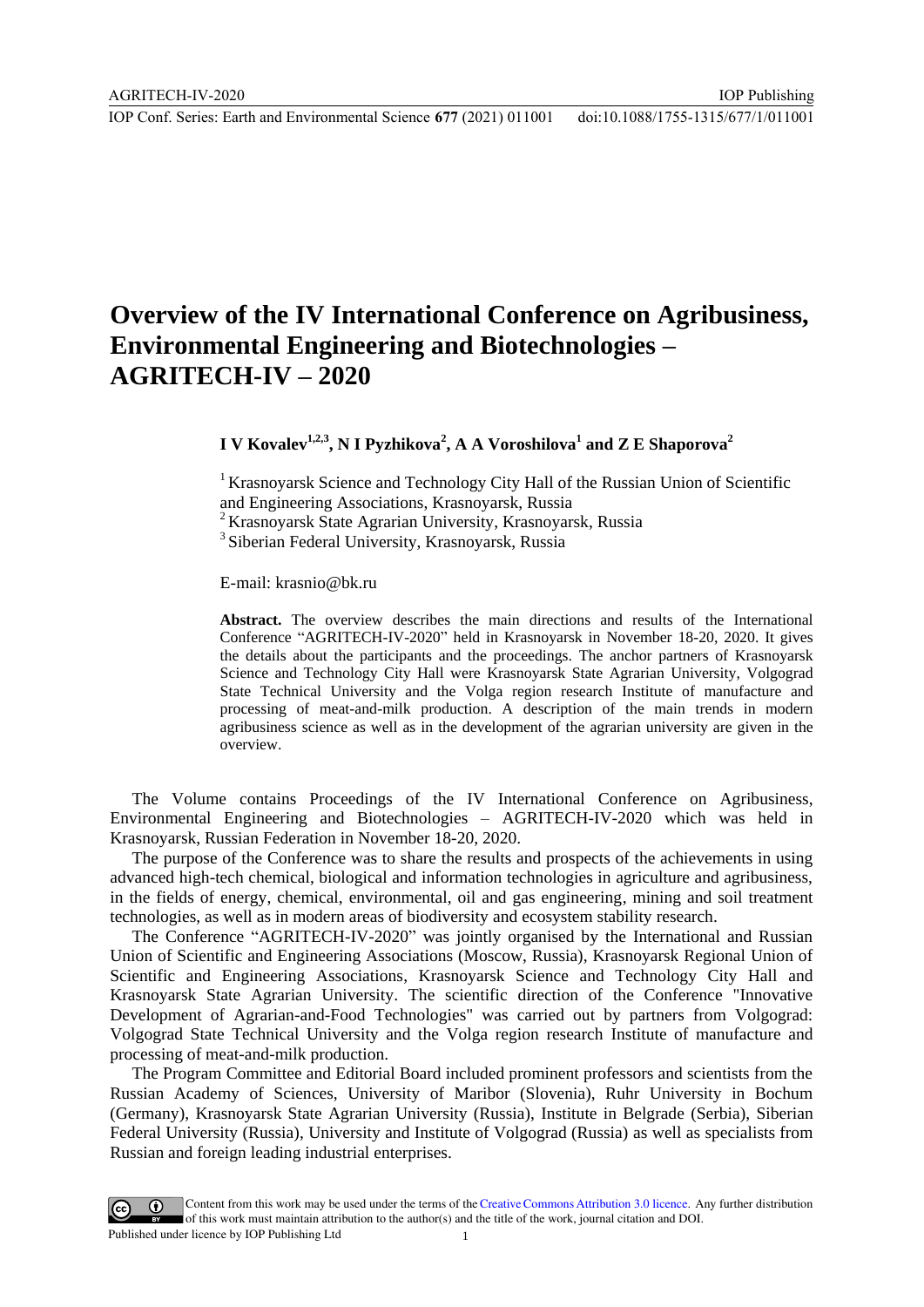A wide range of fundamental and applied problems in various biological and agri-technological systems has undergone consideration during the meeting.

The Conference was organised in 8 main directions:

- Agribusiness, Economics and Organization of Agritech Engineering.
- Innovative Development of Agrarian-and-Food Technologies
- Information Technologies, Automation Engineering and Digitization of Agriculture.
- Chemical, Ecological, Oil and Gas Engineering.
- Biological Technologies in Agriculture: from Molecules to Ecosystems.
- Environmental Engineering and Management, Mining and Soil Treatment Technology.
- Biodiversity and Ecosystem Stability.
- Agroforestry and Digitalization of the Forest Technology.

The scientific session of the Conference was held at three organizations: Krasnoyarsk Science and Technology City Hall, Volga region research institute of manufacture and processing of meat-andmilk production (Volgograd, Russia) and Krasnoyarsk State Agrarian University.

The activities of the Volga region research institute of manufacture and processing of meat-andmilk production is carried out within the framework of an extensive program for the development and implementation of a scientifically grounded system of animal husbandry and forage production, improvement of methods and technologies for selection and breeding work, and integrated processing of animal products to obtain environmentally friendly food products. It is practically the only one in the system of the Russian Agricultural Academy, where they comprehensively approach the solution of the issue of agricultural production according to the system "from field to counter". Scientists of the Research Institute have improved the feeding system of farm animals and developed methods for regulating the biosynthesis of the main components of animal raw materials in order to increase the conversion of feed into animal products and their biological value.

Krasnoyarsk State Agrarian University is a modern educational and scientific complex, the activity of which is aimed at training personnel for the agricultural sector, performing research and development of rural territories of the Krasnoyarsk Territory. Therefore, the task of the Krasnoyarsk Agrarian University is not only to provide highly qualified personnel for agricultural producers, but also to promote the introduction of scientific developments in agricultural production.

The international scope of the Conference was confirmed by the participation of representatives from 10 countries besides Russia (Japan, Uzbekistan, Ukraine, Kyrgyzstan, Brazil, Kazakhstan, Armenia, Czech Republic, Belarus, Vietnam):

- "Agrixim", Tashkent, Uzbekistan
- Institute of Mechanics and Seismic Stability of Structures after M.T. Uzarbayev, Tashkent, Uzbekistan
- Tashkent Institute of Irrigation and Agricultural Mechanization Engineers, Tashkent, Uzbekistan
- Center for Certification and Testing of Agricultural Machinery and Technologies, "Uzagrotekhsanoatholding" JSC, Tashkent, Uzbekistan
- Alfred Nobel University, Dnipro, Ukraine
- Bukhara Engineering Technological Institute, Bukhara, Uzbekistan
- Central-Asian Institute for Applied Geosciences, Bishkek, Kyrgyzstan
- Federal Institute of Espirito Santo, Espirito Santo, Brazil
- Graduate School of Science and Technology, Niigata University, Niigata, Japan
- Innovative University of Eurasia, Pavlodar, Republic of Kazakhstan
- Karaganda State Technical University, Karaganda, Kazakhstan
- L.N. Gumilyov Eurasian National University, Nur-Sultan, Republic of Kazakhstan
- Luhansk state agrarian University, Luhansk, Ukraine
- National Polytechnic University of Armenia, Yerevan, Republic of Armenia
- National Scientific Center "Institute of Mechanization and Electrification of Agriculture", Glevaha, Kyiv region, Ukraine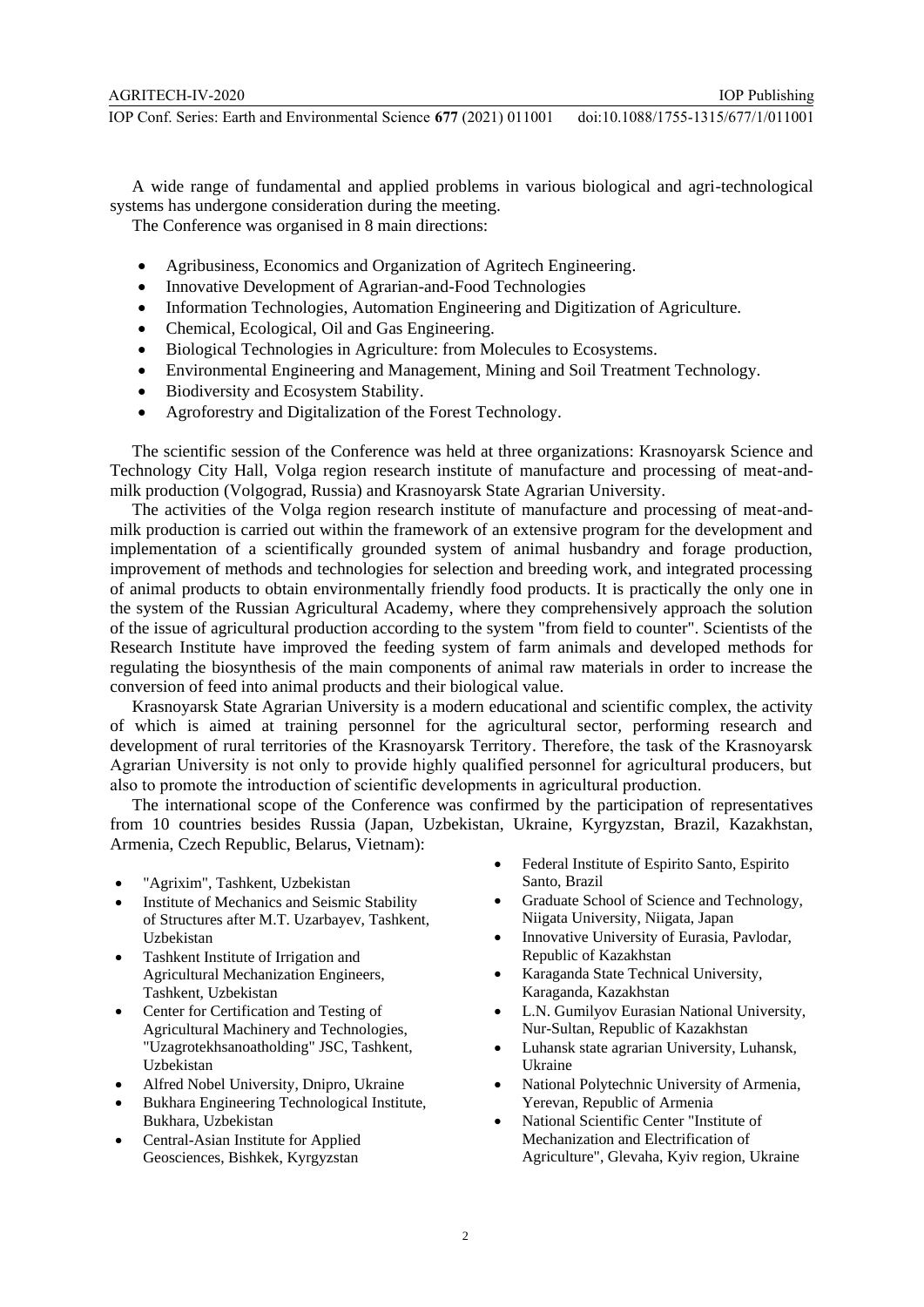- National University of Architecture and Construction of Armenia, Yerevan, Republic of Armenia
- National University of Life and Environmental Sciences of Ukraine, Kyiv, Ukraine
- Niigata University, Niigata, Japan
- Publishing House "Education and Science" s.r.o., Praha, Czech Republic
- S. Amanzholov East Kazakhstan state University, Ust-Kamenogorsk, Kazakhstan
- S. Seifullin Kazakh Agrotechnical University, Nur-Sultan, Republic of Kazakhstan
- Sh. Ualikhanov Kokshetau State University, Kokshetau, Republic of Kazakhstan
- Shakarim State University of Semey, Semey, Republic of Kazakhstan
- SHEI Ukrainian State University of Chemical Technology, Dnipro, Ukraine
- Shushi University of Technology, Shushi, Republic of Armenia
- State Agrarian Technical University, Minsk, Republic of Belarus
- State Scientific Research Institute of Laboratory Diagnostics and Veterinary and Sanitary Expertise, Kyiv, Ukraine
- Tashkent Institute of design, construction and maintenance of automotive roads, Tashkent, Uzbekistan
- The Scientific and Practical Center of the National Academy of Sciences of Belarus for Animal Husbandry, Zhodzina, Belarus
- Toraigyrov University, Pavlodar, Kazakhstan
- Vietnam National University of Agriculture, Hanoi, Vietnam
- Vitebsk state academy of veterinary medicine, Vitebsk, Belarus
- Zhangir Khan West Kazakhstan agrarian Technical university, Uralsk, Republic of Kazakhstan
- Zhetysu University named after I. Zhansugurov, Taldykorgan, Kazakhstan
- Belarusian State Technological University, Minsk, Republic of Belarus
- Graduate School of Science and Technology, Niigata University, Niigata, Japan

The participants from Russia (more than 50 regions) represented over 280 universities, scientific institutes and organisations, industrial enterprises:

- "DMP", Stavropol
- «DOZA-AGRO», Nizhny Novgorod
- A.V. Zhirmunsky National Scientific Center of Marine Biology, Far Eastern Branch of the Russian Academy of Sciences, Vladivostok
- Achinsk branches of Krasnoyarsk state agricultural university
- All-Russian Dairy Research Institute
- All-Russian Horticultural Institute for Breeding, Agrotechnology and Nursery, Moscow
- All-Russian Research Institute for Hydraulic Engineering and Land Reclamation (VNIIGiM)
- All-Russian Research Institute for Starch **Products**
- All-Russian Research Institute of Horse Breeding
- All-Russian Research Institute of Irrigated Agriculture
- All-Russian Research Institute of Phytopathology, Bolshie Vyazemy
- All-Russian Scientific Research Institute of Animal Husbandry named after academician L.K. Ernst
- All-Russian Scientific Research Institute of Fundamental and Applied Parasitology of Animals and Plants
- All-Russian Scientific Research Institute of Soybean
- All-Russian Scientific Research Institute of the Poultry Processing Industry, of the Federal Research Center "VNITIP" RAS (branch), Moscow region
- All-Russian SRHF named after Prof. B. M. Zhitkov, Kirov
- All-Russian Veterinary Research Institute of Pathology, Pharmacology and Therapy
- Altai State Agrarian University, Barnaul
- Anapa Zonal Experimental Station of Viticulture and Wine-making - Branch of "Federal State Budgetary Scientific Institution" North-Caucasus Federal Scientific Center of Horticulture, Viticulture, Winemaking"
- Astrakhan State University
- Banzarov Buryat State University, Ulan-Ude
- Bashkir State Agrarian University, Ufa
- Bashkir State Pedagogical University named after M. Akmulla
- Bauman Moscow State Technical University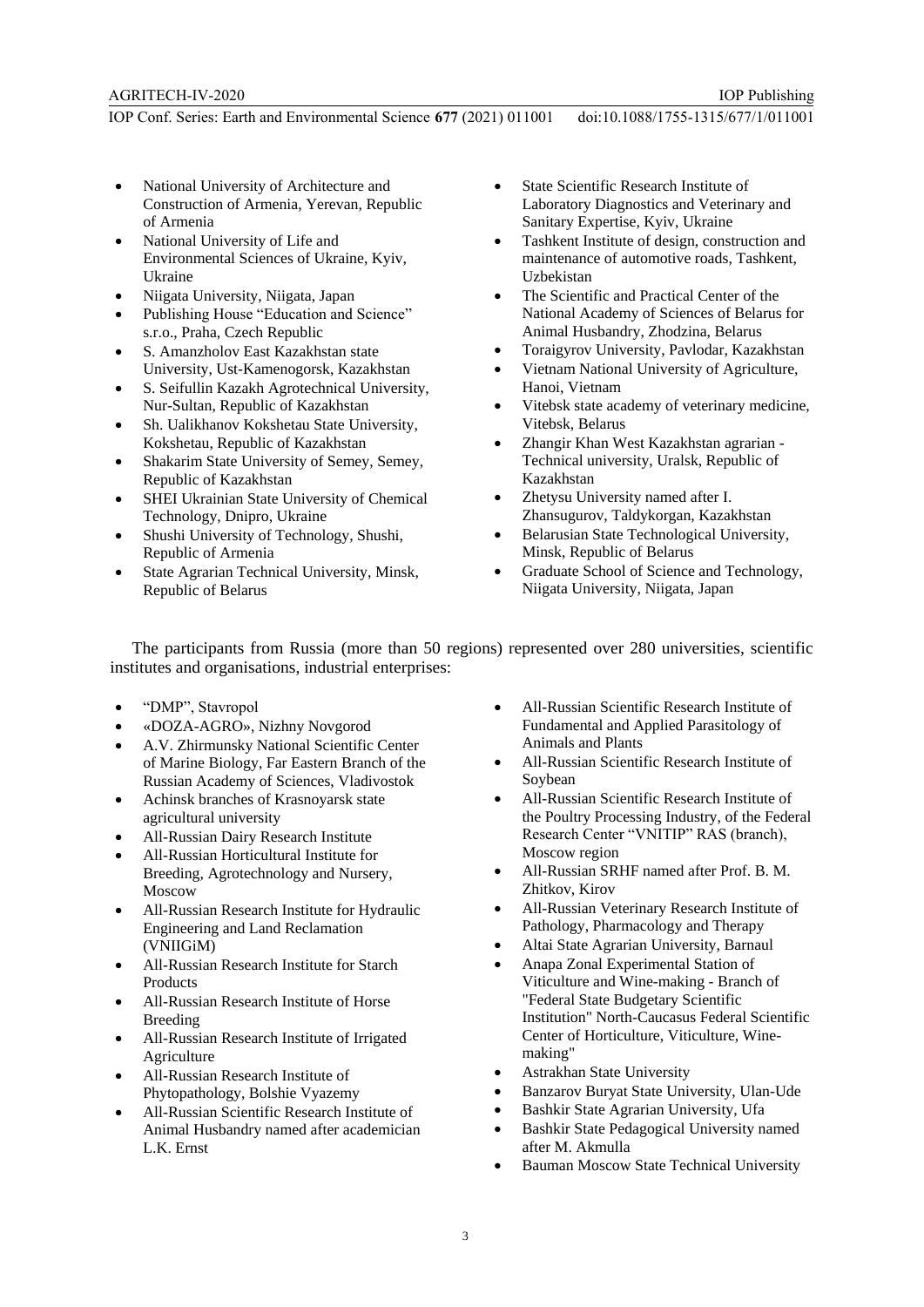- Belgorod State Agricultural University named after V. Gorin, Maiskiy, Belgorod region
- Belgorod State National Research University
- Belgorod state technological university named after V. G. Shukhov
- Branch of Reshetnev Siberian State University of Science and Technology in Lesosibirsk
- Branch of the All-Russian Scientific Research Institute of Experimental Veterinary Medicine named after K.I. Scriabin and Ya. R. Kovalenko of the Russian Academy of Sciences, Moscow
- Bryansk State Agrarian University
- Bunin Yelets State University
- Center for Hygiene and Epidemiology of the Chelyabinsk Region in Magnitogorsk and Agapovsky, Kizilsky, Nagaybaksky, Verkhneuralsky Districts, Magnitogorsk
- Central Research Institute of Dental and Maxillofacial Surgery, Moscow
- Chechen State University, Grozny
- Chuvash State Agricultural Academy, Cheboksary
- Chuvash State University named after I.N. Ulyanov, Cheboksary
- Dagestan State Medical University, Makhachkala
- Dagestan State Technical University, Makhachkala
- Dairy Plant "Stavropolsky"
- Department of AgroBioTechnology, FSBEI HE Kuzbass State Agricultural Academy, Kemerovo
- Department of ecology, forest protection and forest hunting of the Voronezh state forest engineering University named after G. F. Morozov
- Department of forestry of Vologda state dairy Academy named after N. V. Vereshchagin
- Department of Land Management, Land and Urban Register, Altai State Agricultural University, Barnaul
- Department of Metrology, standardization and quality management, Russian State Agrarian University − Moscow Timiryazev Agricultural Academy
- Department of Zoology and Ecology, Institute of Biology, Ecology and Agricultural Technologies of Petrozavodsk State University
- Department of zootechnology and recycling of animals products, Primorsky State agricultural academy, Ussuriisk
- Don State Agrarian University
- Don State Technical University
- ECOPRODUCT, LLC, Volgograd region
- Emperor Alexander I Saint Petersburg State Transport University
- Engineering and Technology Institute of Primorskaya State Academy of Agriculture, Ussuriysk
- Faculty of Biology, Lomonosov Moscow State University
- Faculty of Foreign Languages, Krasnoyarsk State Pedagogical University named after V.P. Astafiev
- Far East State Agrarian University, Amur region, Blagoweshensk
- Far Eastern GAU, Blagoveshchensk
- Far Eastern State Technical Fisheries University, Vladivostok
- Farm "Pokrov"
- FBU Northern Research Institute of Forestry, Arkhangelsk
- Federal Agricultural Research Center of the North-East, Kirov
- Federal Altai Scientific Centre of Agro-BioTechnologies, Barnaul
- Federal Research Center All-Russian Research Institute of Experimental Veterinary Medicine named after K.I. Scriabin and Ya. R. Kovalenko of the Russian Academy of Sciences, Moscow
- Federal Research Center «Informatics and Management»
- Federal Research Center for Information and Computational Technologies, Krasnoyarsk
- Federal Research Center of Biological Systems and Agrotechnologies Russian Academy of Sciences
- Federal Research Centre «Kola Science Centre of the Russian Academy of Sciences»
- Federal Research Centre of Biological Systems and Agro-technologies of the Russian Academy of Sciences, Orenburg
- Federal Research Centre of Nutrition and Biotechnology, Moscow
- Federal Rostov Agrarian Research Center
- Federal Scientific Center "All-Russian Research and Technological Poultry Institute", Russian Academy of Sciences, Sergiev Posad
- Federal Scientific Center for Legumes and Groat Crops, Streletskiy setlment, Orlov region
- Federal scientific center of legumes and groat crops, Orel region
- Federal Scientific Rice Center
- Federal Service for veterinary and phytosanitary surveillance in Chelyabinsk Region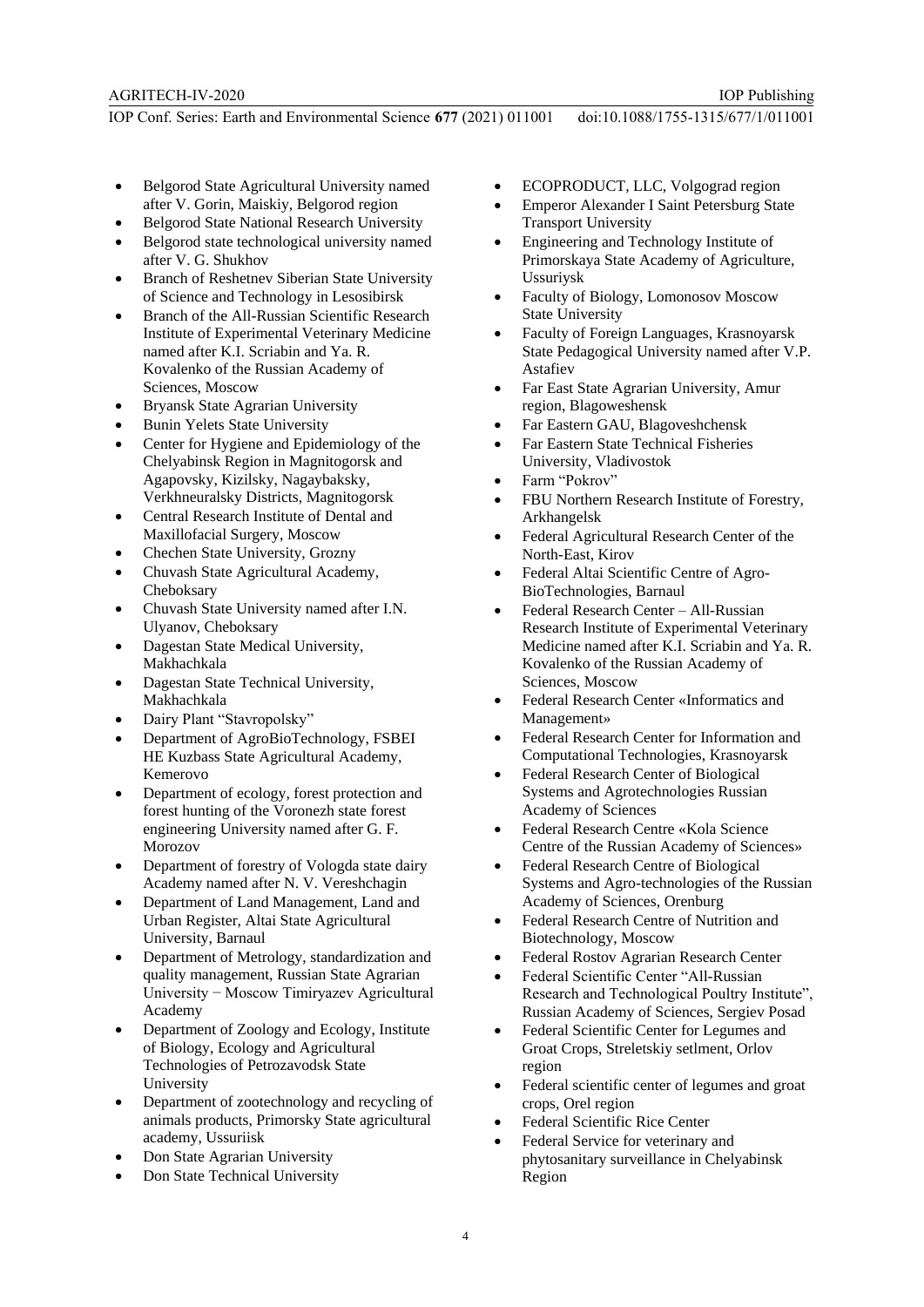- Federal State Budget Institution "North Caucasian Federal Scientific Agrarian Center", Mikhailovsk
- Federal state budget scientific institution "Federal research center "Krasnoyarsk scientific center of the Siberian branch of the Russian Academy of Sciences" (FRC KSC SB RAS)
- Federal State Budget Scientific Institution All-Russian Scientific Research Institute of Soybean, Blagoveschensk, Amur region
- Federal State Budget Scientific Institution Federal Research Center of Agribiotechnology of the Far East named after A.K. Chaika, Ussuriisk, Primorye region
- Federal State Budget Scientific Institution North Caucasus Federal Scientific Center for Horticulture, Viticulture, Winemaking (FSBSI NCFSCHVW)
- Federal State Budgetary Scientific Institution (Giproniselkhoz Research and Design Center), Moscow
- Federal State-Funded Institution of Science "The Nikita Botanical Gardens - National Scientific Center of the RAS", Yalta
- Filippov Buryat State Academy of Agriculture, Ulan-Ude
- Financial University under the Government of the Russian Federation, Ufa Branch
- Firm "August", Moscow
- Gorsky State Agrarian University, Vladikavkaz
- Grozny State Oil Technical University named after Academician M. D. Millionshikov
- Gubkin Russian State University of Oil and Gas, Moscow
- Herzen State Pedagogical University of Russia, Saint Petersburg
- Higher School of Economics (HSE University), Moscow
- Immanuel Kant Baltic Federal University, Kaliningrad
- Institute for Engineering and Environmental Problems in Agricultural Production – Branch of Federal State Budgetary Scientific Institution "Federal Scientific Agroengineering Center VIM", Saint-Petersburg
- Institute of Amelioration, water management and construction named after A.N. Kostyakov
- Institute of Biological Problems of the North, Far Eastern Branch of the Russian Academy of Sciences – IBPN FEB RAS, Magadan
- Institute of Biophysics SB RAS, Federal Research Center "Krasnoyarsk Science Center SB RAS"
- Institute of Computational Modelling SB RAS, Krasnoyarsk
- Institute of Environmental Sciences of the Kazan Federal University
- Institute of Life Sciences, North Caucasus Federal University, Stavropol
- Technological Institute of Service (branch) of Don State Technical University, Stavropol
- Institute of Life Sciences, North-Caucasus Federal University
- Institute of Natural Resources, Ecology and Cryology, Siberian Branch of RAS, Chita
- Institute of North Industrial Ecology Problems of the Federal Research Centre «Kola Science Centre of the Russian Academy of Sciences», Apatity
- Institute of Photon Technologies of Federal Scientific Research Centre "Crystallography and Photonics" of Russian Academy of Sciences, Moscow
- Institute of Problems of Chemical Physics, Russian Academy of Sciences
- Institute of service and entrepreneurship (branch) of DSTU in Shakhty
- Institute of Solid-State Chemistry and Mechanochemistry of SB RAS, Novosibirsk
- International preparatory school, Kazan (Volga region) Federal University (KFU)
- International research center of health protection of people, animals and environment, Moscow
- Irkutsk Interregional Veterinary Laboratory
- Irkutsk National Research Technical University
- Irkutsk Scientific Research Institute of **Agriculture**
- Irkutsk State Agrarian University named after A.A. Ezhevsky
- Irkutsk State Transport University
- ITMO University, Saint Petersburg
- Izhevsk state agricultural Academy
- K.G. Razumovsky Moscow State University of Technologies and Management (the First Cossack University), Moscow
- K.I.Skryabin and Y.R.Kovalenko Federal Research Center "All-Russian Institute of Experimental Veterinary Medicine" (VIEV), Russian Academy of Science, Moscow
- Kabardino-Balkarian state agricultural university named after V.M. Kokov, Nalchik
- Kalmyk State University named after B. B. Gorodovikov, Republic of Kalmykia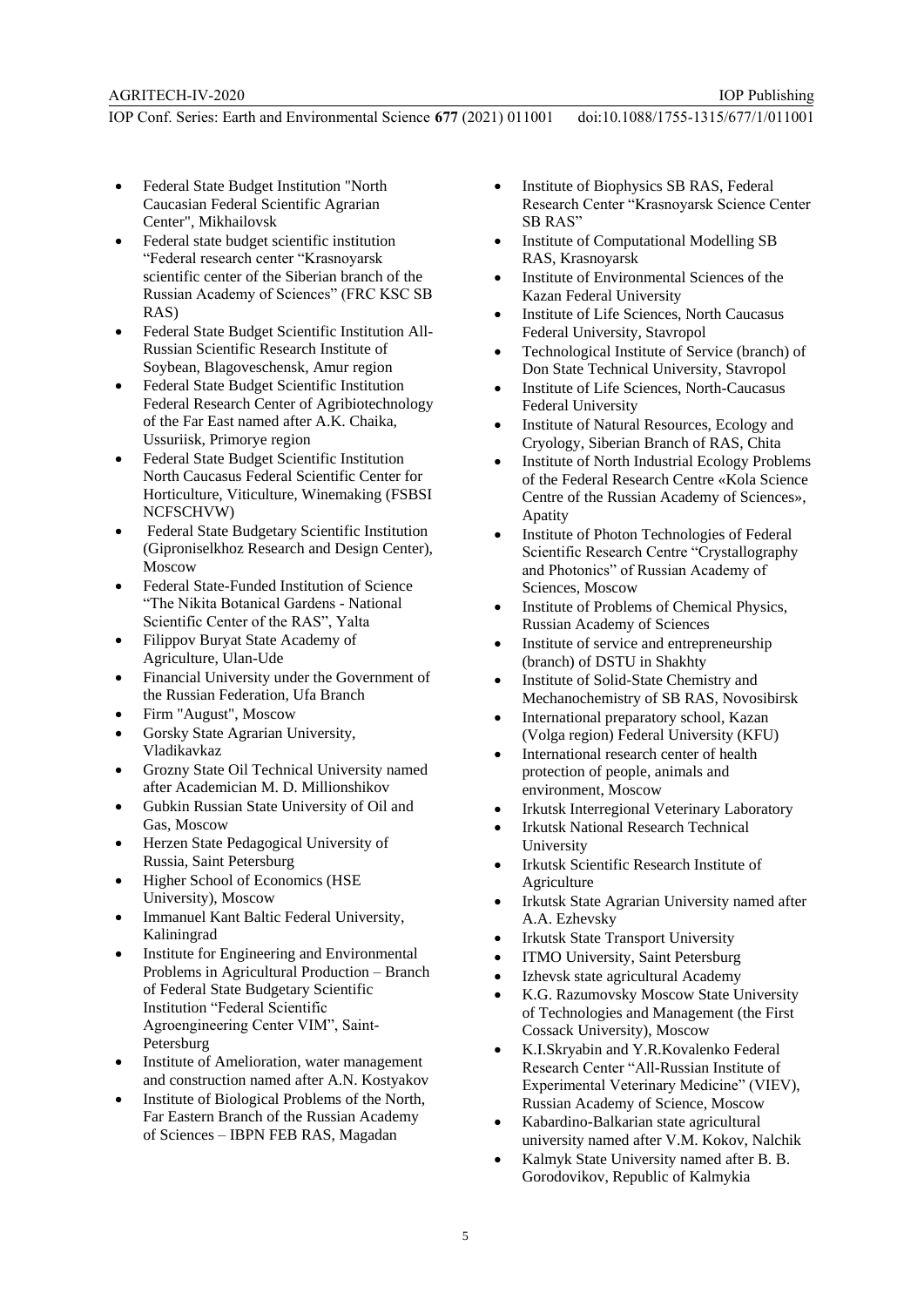- Kaluga State University named after K E Tsiolkovsky
- Katanov Khakass State University, Abakan
- Kazan (Volga region) Federal University
- Kazan Cooperative Institute of the Russian University of Cooperation (KCI RUC)
- Kazan National Research Technological University
- Kazan State Agrarian University
- Kazan State Power Engineering University
- Kirov SMU MOH
- Krasnodar Research Center for Animal Husbandry and Veterinary Medicine
- Krasnodar Research Institute for Storage and Processing of Agricultural Products
- Krasnoyarsk Agricultural Research Institute, Federal Research Center "Krasnoyarsk Scientific Center of the SB of the RAS"
- Krasnoyarsk Institute of Railway Transport, branch of Irkutsk State Transport University
- Krasnoyarsk Research Institute of Agriculture
- Krasnoyarsk Science and Technology City Hall of the Russian Union of Scientific and Engineering Associations
- Krasnoyarsk Scientific-Research Institute of Agriculture – separate subdivision of FRC KSC SB RAS (KrasSRIA FRC KSC SB RAS)
- Krasnoyarsk State Agrarian University
- Krasnoyarsk State Medical University named after Professor V.F. Vojno-Yasenetskiy
- Krasnoyarsk State Pedagogical University named after V. P. Astafiev
- Kuban State Agrarian University named after I.T. Trubilin, Krasnodar
- Kuban state technological University
- Kurgan State Agricultural Academy by T.S. Maltsev, Lesnikovo village, Kurgan region
- Kursk federal agricultural research center
- Kursk Institute of Cooperation
- Kursk State Medical University
- Kursk State University
- L.K. Ernst Federal Science Center for Animal Husbandry
- Laboratory of Nature-Inspired Technologies and Environmental Safety of the Arctic of the Federal Research Centre «Kola Science Centre of the Russian Academy of Sciences», Apatity
- Law Institute of the Krasnoyarsk State Agrarian University
- Lesosibirsk Branch of the Reshetnev Siberian State University of Science and Technology
- LLC "Business School", Abakan
- LLC "ECORESURSPOVOLZHE", Togliatti
- Lomonosov Moscow State University, Faculty of Geography
- M. K. Ammosov North-Eastern Federal University, Yakutsk, Republic of Sakha (Yakutia)
- Mari State University, Yoshkar-Ola, Republic of Mari El
- MBEI SGES No. 15, Irkutsk
- Melentiev Energy Systems Institute of Siberian Branch of the Russian Academy of Science, Irkutsk
- Michurinsk State Agrarian University
- MIREA Russian Technological University
- Moscow Affiliate of Russian Research Institute of Information and Feasibility Study on Engineering Support of Agribusiness
- Moscow Aviation Institute (National Research University)
- Moscow Institute of Physics and Technology (National Research University), Dolgoprudny, Moscow Region
- Moscow State Academy of Veterinary Medicine and Biotechnology - MVA named after K.I. Skryabin
- Moscow State Institute of International Relations (MGIMO University)
- Moscow State University of Civil Engineering
- Moscow State University of Food Production (Institute of Veterinary Medicine, Veterinary Sanitary Expertise and Agro-Security)
- Moscow State University of Geodesy and Cartography (MIIGAiK)
- Moscow State University of Technology and Management named after K.G. Rasumovsky (PKU)
- Murmansk Arctic State University
- Naberezhnye Chelny Institute (branch) of Kazan Federal University
- National Library of Bashkortostan, Ufa
- National Research Tomsk State University
- Nizhny Novgorod State Engineering and Economic University, Knyaginino
- N-Novgorod Agricultural Academy, N-Novgorod , Nizhny Novgorod
- North Caucasus Federal University, Stavropol
- North Ossetian State University, Vladikavkaz
- North-Eastern Federal University named after M.K. Ammosova, Yakutsk
- Northen Arctic Federal University named after M.V. Lomonosov, Arkhangelsk
- Northern Trans-Ural State agricultural university
- Novocherkassk reclamation engineering institute named after A.K. Kortunov – branch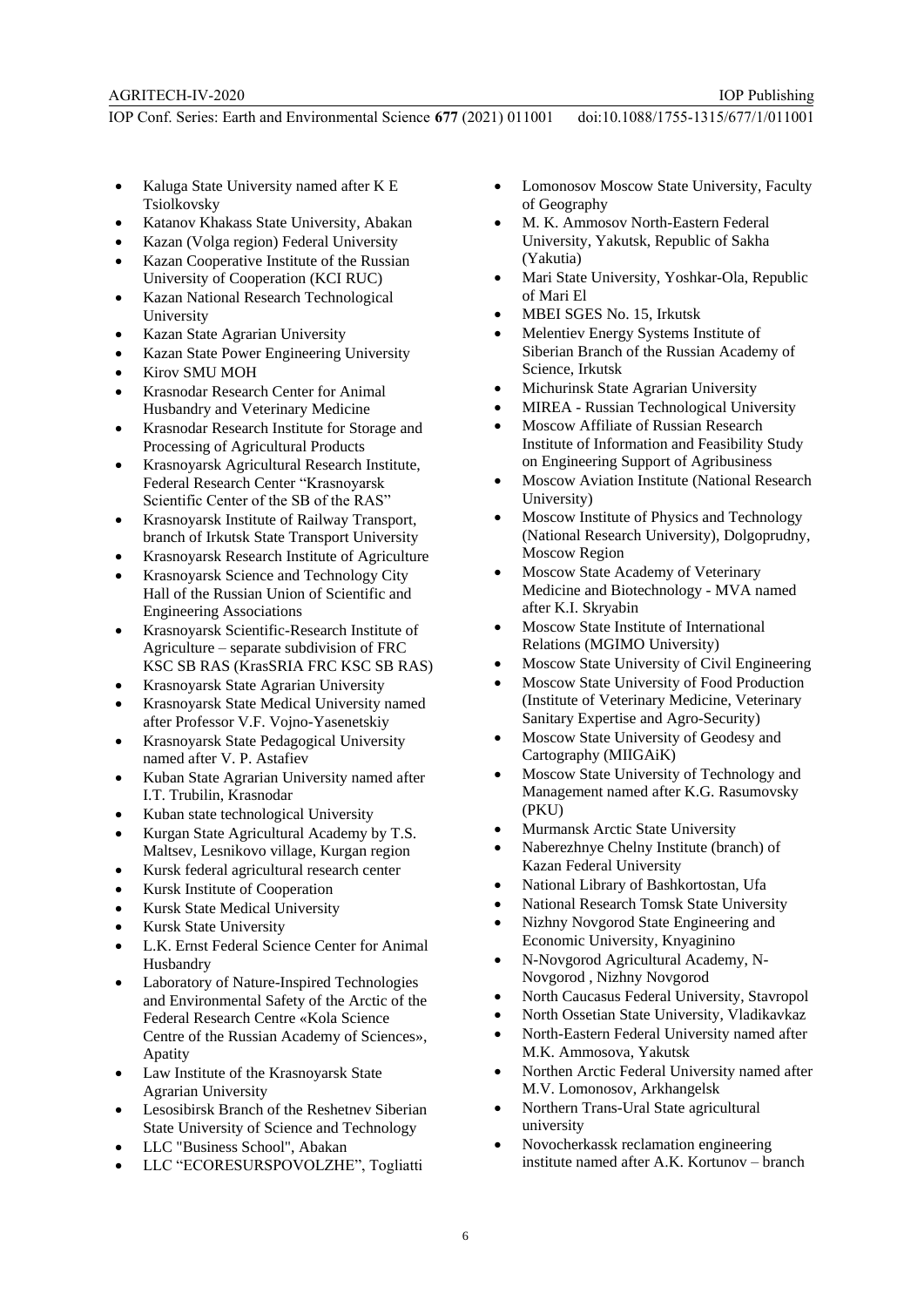federal state budgetary educational institution of higher learning «Don state agrarian university»

- Novosibirsk State Agrarian University
- Novosibirsk State Technical University
- Ob-Irtysh Directorate for Hydrometeorology and Environmental Monitoring, Omsk
- Omsk state pedagogical University
- Omsk state technical University
- Orel State Agrarian University named after N.V. Parakhin
- Orel State University named after I.S. Turgenev
- Orel State University of Economics and Trade
- Orenburg State Agrarian University
- Orenburg State University
- P. A. Stolypin Omsk State Agrarian University
- Penza State Technological University
- Peoples' Friendship University of Russia (RUDN University), Moscow
- Perm Institute of the FPS of Russia
- Perm Military Institute of National Guard Troops of the Russian Federation
- Perm National Research Polytechnic University
- Perm State Agrarian-Technological University named after academician D N Prianishnikov
- Peter the Great St. Petersburg Polytechnic University
- Petrozavodsk State University
- Platov South-Russian State Polytechnic University (NPI), Novocherkassk, Rostov region
- Plekhanov Russian University of Economics, Moscow
- Polytechnic Institute, Vyatka state university, Kirov
- Povolzhskiy State University of Telecommunications and Informatics, Samara
- Povolzhsky Research Institute for the Production and Processing of Meat and Dairy Products, Volgograd,
- Primorskaya State Agricultural Academy, Ussuriisk
- Prof. B.M. Zhitkov Russian Research Institute of Game Management and Fur Farming, Kirov
- Prokhorov General Physics Institute of the Russian Academy of Science, Moscow
- Research Centre for Medical Genetics, Moscow
- Reshetnev Siberian State University of Science and Technology, Krasnoyarsk
- Rosinformagrotekh FSBSI, Pravdinsky Township
- Rostov State Medical University
- Rostov State University of Economics
- Russian new university, Moscow
- Russian Potato Research Centre, Moscow
- Russian Research Institute of Information and Feasibility Study on Engineering Support of Agribusiness
- Russian State Agrarian Correspondence University, Balashikha
- Russian State Agrarian University Moscow Agricultural Academy named after K.A. Timiryazev
- Russian State Social University, Moscow
- Russian State University of Justice
- Ryazan State Medical University
- Saint Petersburg State University of Aerospace Instrumentation
- Saint Petersburg State University of Industrial Technology and Design
- Saint-Petersburg Mining University
- Saint-Petersburg State Agrarian University, Pushkin
- Saint-Petersburg State University of Veterinary Medicine
- Samara State Agrarian University, Kinel
- Samara State Medical University (SamSMU University)
- Samara State Technical University
- Samara University
- Saratov State Vavilov Agrarian University
- SEC "Gorin collective Farm" Belgorod region
- Siberian Federal Scientific Center of AgroBioTechnologies of the Russian Academy of Sciences, Krasnoobck, Novosibirsk Region
- Siberian Federal University, Krasnoyarsk
- Siberian Fire and Rescue Academy EMERCOM of Russia, Zheleznogorsk
- Siberian Institute of Plant Physiology and Biochemistry Siberian Branch of the Russian Academy of Sciences, Irkutsk
- Siberian State Medical University, Tomsk
- Siberian University of Consumer Cooperation, Novosibirsk
- Smolensk branched of Plekhanov Russian University of Economics
- Smolensk State Agricultural Academy
- SMU MOH All-Russian SRI Fundamental and Applied Parasitology of Animals and Plant - a branch of the FSBS Institution "Federal Scientific Centre VIEV", Moscow
- South Ural State Agrarian University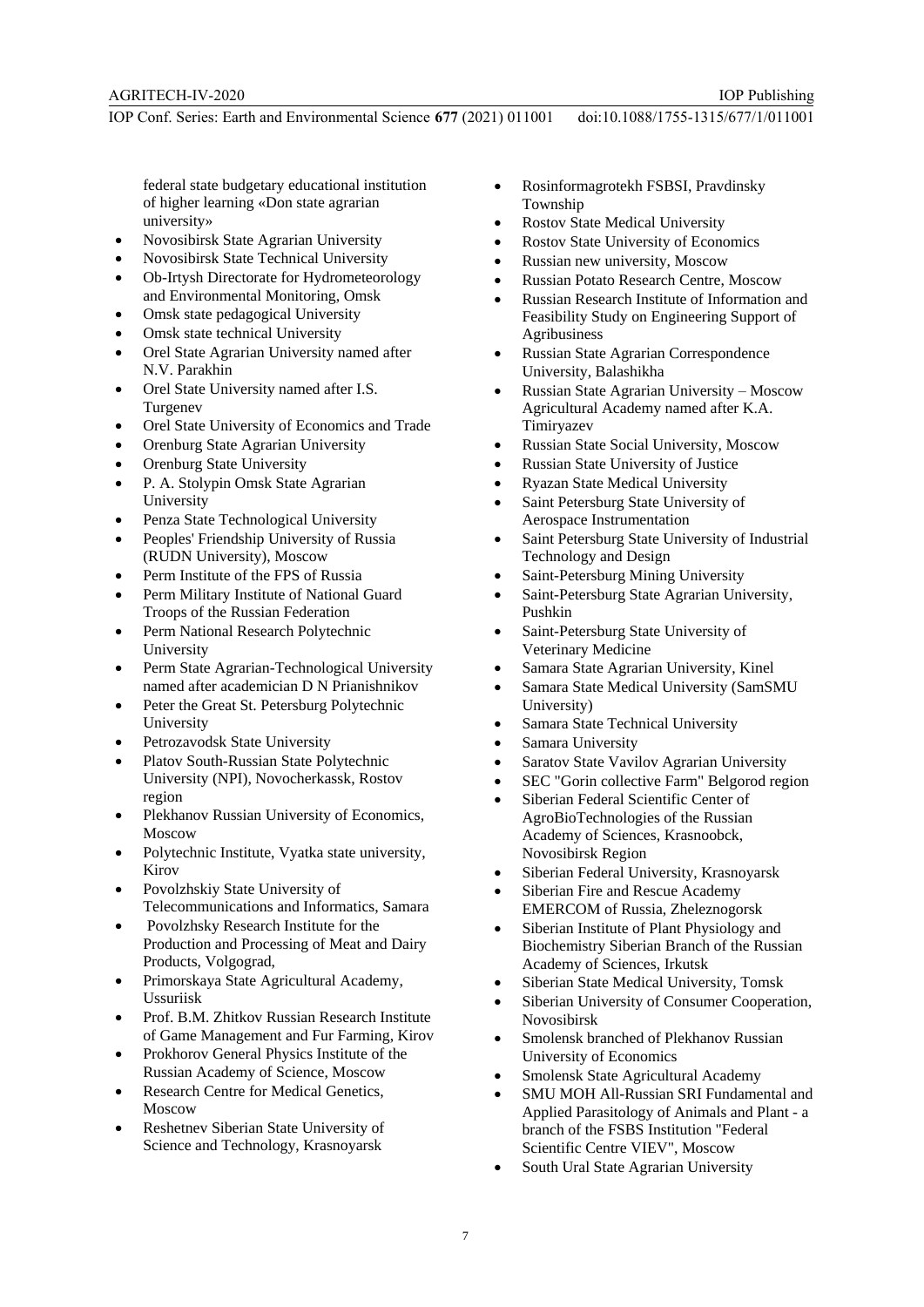AGRITECH-IV-2020

IOP Publishing

IOP Conf. Series: Earth and Environmental Science **677** (2021) 011001 doi:10.1088/1755-1315/677/1/011001

- South Ural State University, Chelyabinsk
- South Ural University of Technology, Chelyabinsk
- South-Ural State Agrarian University, Troitsk
- Southwest State University Kursk
- SRO, JSC "ECO-Engineering", Achinsk
- St. Petersburg State Forestry University named after S. M. Kirov
- State Agricultural Academy, Ivanovo
- State budgetary professional educational institution for secondary vocational education Moscow state educational complex
- State Humanitarian Technological University
- Stavropol State Agrarian University
- Sukachev Institute of Forest SB RAS, Federal Research Center Krasnoyarsk Science Center of the SB RAS
- Surgut State University
- Synthesis of Oxide Micro- and Nanostructures Laboratory, Institute of Physics and Technology of Petrozavodsk State University
- Tananaev Institute of Chemistry, Laboratory of medical and biological technologies, Apatity
- The All-Russian Research Institute for Horse Breeding, Ryazan region
- The viticulture and wine-making Anapa Zonal Experimental Station - the "Federal State Budgetary Scientific Institution" branch The Horticulture, Viticulture, Wine-making North-Caucasus Federal Scientific Center", Anapa
- Togliatti State University
- Tver State Technical University
- Tyumen State University
- Udmurt state University, Izhevsk
- Ufa State Petroleum Technological University
- Ural Institute of the state fire service of the EMERCOM of Russia, Yekaterinburg
- Ural State Agricultural University. Yekaterinburg
- Ural State University of Economics
- V M Gorbatov Federal Research Center for Food Systems of Russian Academy of Sciences, Moscow
- V. V. Dokuchaev Soil Science Institute, Moscow
- Vladikavkaz Scientific Center of the Russian Academy of Sciences
- Vladimir State University named after A.G. and N.G. Stoletov
- Vladivostok State University of Economics and Service
- Volga NIISS branch of the Samara Scientific Center of the Russian Academy of Sciences, Ust-Kinelskiy
- Volga Region Research Institute of Manufacture and Processing of Meat-And-Milk Production, Volgograd
- Volga Research Institute of Production and Processing of Meat and Dairy Products, Volgograd
- Volgograd State Agrarian University
- Volgograd State Socio-Pedagogical University
- Volgograd State Technical University
- Volgograd State University
- Vologda branch of FGBNU FNC VIEW RAN
- Vologda branch of The Federal research center-all-Russian research Institute of Experimental veterinary medicine named after K. I. Scriabin and Ya. R. Kovalenko of the Russian Academy of Sciences
- Vologda State Dairy Academy Named After N. V. Vereshchagin
- Voronezh State Agrarian University named after Emperor Peter the Great
- Voronezh State University of Engineering Technologies
- Vyatka State Agricultural Academy, Kirov
- Vyatka State University, Kirov
- West Siberian vegetable experimental station branch of the Federal state budgetary institution of the Russian Federation, Lebyazhye
- Winogradsky Institute of Microbiology, Research Center of Biotechnology of the Russian Academy of Sciences, Moscow
- World Wildlife Fund Amur branch, Vladivostok
- Yaroslav-the-Wise Novgorod State University, Veliky Novgorod
- Yelets State University named after I. A. Bunin
- Yuri Gagarin State Technical University of Saratov
- Zabaikalsky State University
- Аll-Russian Scientific Research Institute for Fundamental and Applied Parasitology of Animals and Plant - a branch of the Federal State Budget Scientific Institution "Federal Scientific Centre VIEV", Moscow

The event has offered a platform for bringing together students, postdocs, innovative academics and industrial experts to exchange their ideas and contribute new engineering approaches to research agri-mechanical and automation processes in various technological-, biological- and eco-systems.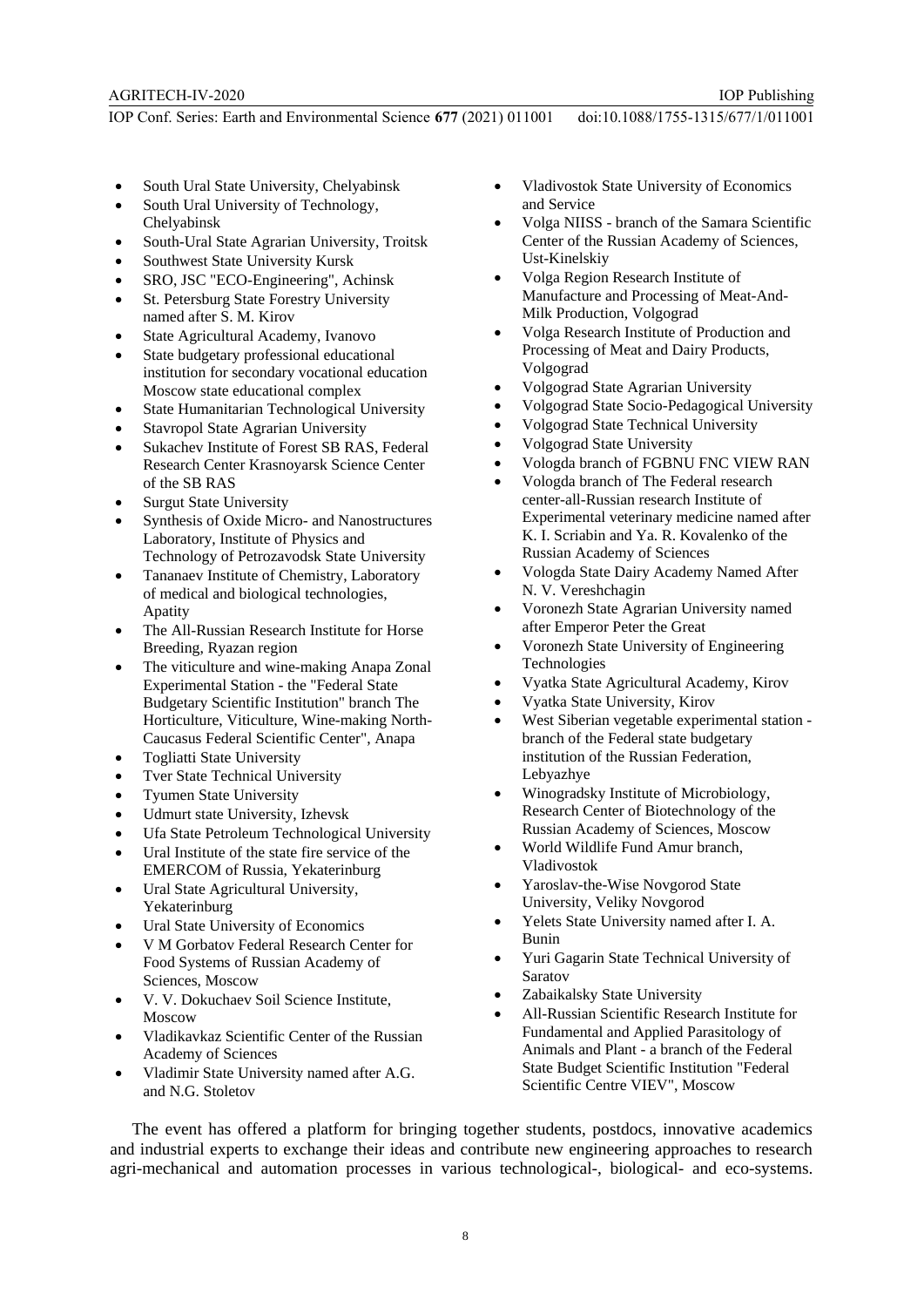Great interest was aroused by the section devoted to economics and organization of agritech engineering, biological technologies, biodiversity and ecosystem stability.

The Conference provided the premier interdisciplinary and multidisciplinary forum for researchers, practitioners and educators to present and discuss the most recent innovations, trends, concerns, practical challenges encountered and the solutions adopted in the fields of environmental and biological sciences, agritech engineering, chemical, mining and soil treatment technologies, digitization of agriculture, aerospace technologies for the development of agribusiness and precision farming [1-3] etc. Although the schedule of the Conference was very tight, there were very vivid discussions among the participants. The participants who could not come to the Conference due to different reasons including the problem of high transportation costs presented on-site presentations which are available on the web-site of the Conference. Participants who could not come due to the restrictions connected with COVID-19 presented poster presentation which can be found at the website of the conference and took part in the online session with reports which had been prepared and sent to the Organizing Committee beforehand. The online section was held on the Zoom platform (zoom.us) which let all the participants to watch the reports and ask questions online as well as to write them in the chat format. The speakers answered the questions online. The participants who could come to the Krasnoyarsk State Agrarian University (Krasnoyarsk) and to the Volga region research institute of manufacture and processing of meat-and-milk production (Volgograd) also participated in the discussions and question sessions. The overall technical quality of the conference was good, the platform let to add up to 500 participants simultaneously. The participants could watch the reports, write questions and communicate. The moderator could change the roles so that the speaker could answer questions and make comments.

All participants were invited to present their papers in this Volume and all submitted manuscripts went through the independent peer review process. We are very grateful to all reviewers from Russia, China, USA, Slovenia, Germany, Serbia and Republic of Kazakhstan for their time and highly professional comments. We deeply believe that their reviews gave opportunity to improve the scientific quality of the presented papers which may be useful for academic, scientific and agriindustrial partners.

More than 800 reports were submitted to the Organizing Committee of the Conference. 473 reports were selected for inclusion into this Volume after the review process. All the papers were subjected to rigorous peer-review by conference committee members and international reviewers. The papers were selected based on their quality and relevance to the Conference directions and on the results of their presentation at the Conference session. The proceedings present to the readers the recent advances in the field of agribusiness, economics and organization of agritech engineering, biological and information technologies, environmental, chemical, ecological, power, oil and gas engineering. These papers reflect modern engineering approaches in all Conference directions, broaden the researches of the previous Conferences [4-15].

We chose the IOP Conference Series: Earth and Environmental Science (EES) to provide all contributors with the opportunity to publish their papers in an international, peer-reviewed journal. This is understood and appreciated by all the participants of our Conference, and therefore this Volume provides an excellent overview of the main topics of our Conference. The Proceedings of the I Conference AGRITECH were published in IOP Conference Series in August 2019 [5], the Proceedings of the II Conference AGRITECH were published in IOP Conference Series in January 2020 [9] and the Proceedings of the III Conference AGRITECH were published in IOP Conference Series in September 2020 [11].

### **Acknowledgements**

We express our gratitude to Rector of Volgograd State Technical University, Professor Alexander Navrotsky and to Director of the Volga region research Institute of manufacture and processing of meat-and-milk production, Corresponding member of the Russian Academy of Science, Professor Marina Slozhenkina who were the co-chairs of the Programme Committee of AGRITECH-IV-2020